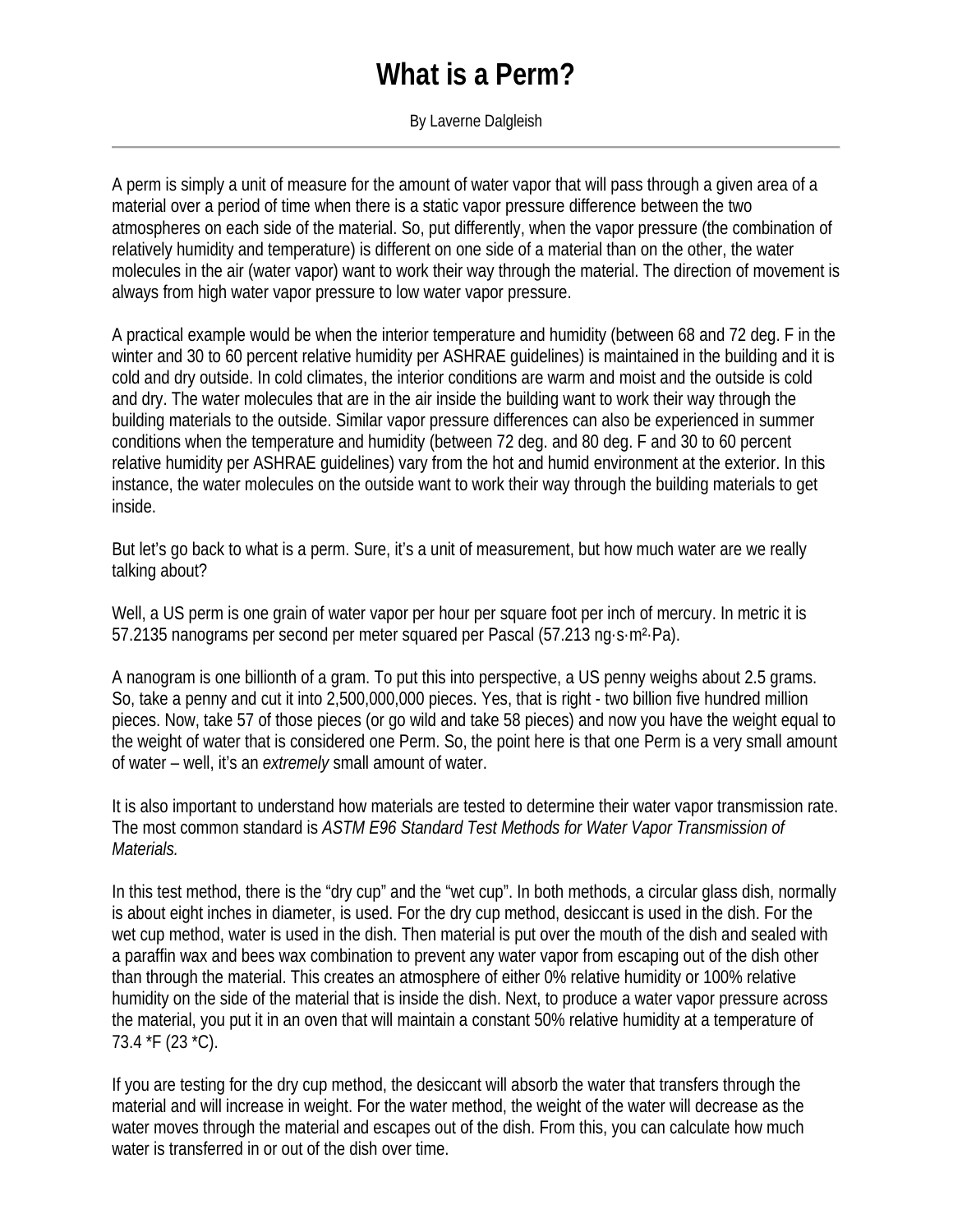To give you a sense of scale about how much water is transferred through a material over time, I asked Oak Ridge National Laboratory to calculate the water that would transferred through a material which would have a permeance of 0.1 Perms, 1.0 Perms and 10 Perms.

A perm is equal to 57.2 nanograms meter-2 second-1 Pascal-1.

Since there are 31,536,000 seconds in a year,

2985Pa of vapor pressure at saturation,

1,000,000,000 Ng per gram

The vapor pressure for both the wet cup (100%-50%Rh) and dry cup (50%-0%RH) is 50% of the saturation vapor pressure or 1492Pa,

The weight of water vapor going through one square meter of a 0.1 perm (inch-pound) in a year would be 0.1\*1492\*31,536,000/1,000,000,000 or 4.71 grams (0.166 ounces).

The weight of water vapor going through one square meter of a 1.0 perm (inch-pound) in a year would be 1.0\*1492\*31,536,000/1,000,000,000 or 47.1 grams (1.66 ounces).

The weight of water vapor going through one square meter of a 10 perm (inch-pound) in a year would be 10\*1492\*31,536,000/1,000,000,000 or 471 grams (16.60 ounces).

Going back to the test method, that means for a material that is 0.1 Perm, it will take a whole year to get 0.166 ounces of water to pass through one square meter of material (slightly less than 11 square feet).

Keep in mind that no building ever would have a steady state condition with the moisture flow only in a single direction for a whole year – that is a water vapor flow from high vapor pressure on one side of the assembly to low water vapor pressure on the opposite side of the assembly. The rate of water vapor transmission will change from hour to hour, day to day and season to season. The direction of the water transmission can change and one day you may be "wetting" the building assembly and the next hour, the next day or the next month, the change can reverse and go to "drying" the building assembly.

Additionally, one side of the building assembly can be "wetting" and at the same time the building assembly could be "drying" on the opposite side.

So, when you look at the water vapor transmission of a 10 Perm material and it says that over a year you could have two cups of water enter into a stud cavity, those numbers have no relation to real life. The differences of 1492 Pa of pressure difference in the same direction will never be there for 365 days and that does not take into account any drying that is happening at the same time. The actual volume of water will only be a fraction of the two cups, and in some assemblies in specific locations, you could be looking at a net of zero. However, this does not mean that vapor retarders should be completely ignored in some building assemblies.

The point of this article is simply to point out that the amount of water that enters a building assembly due to water vapour permeance is exceedingly small. Information is available to show that air leakage can result in much larger rates of moisture transfer; therefore, as you reduce air leakage the potential for moisture problems are reduced and if you have no air leakage, the moisture problems are almost eliminated.